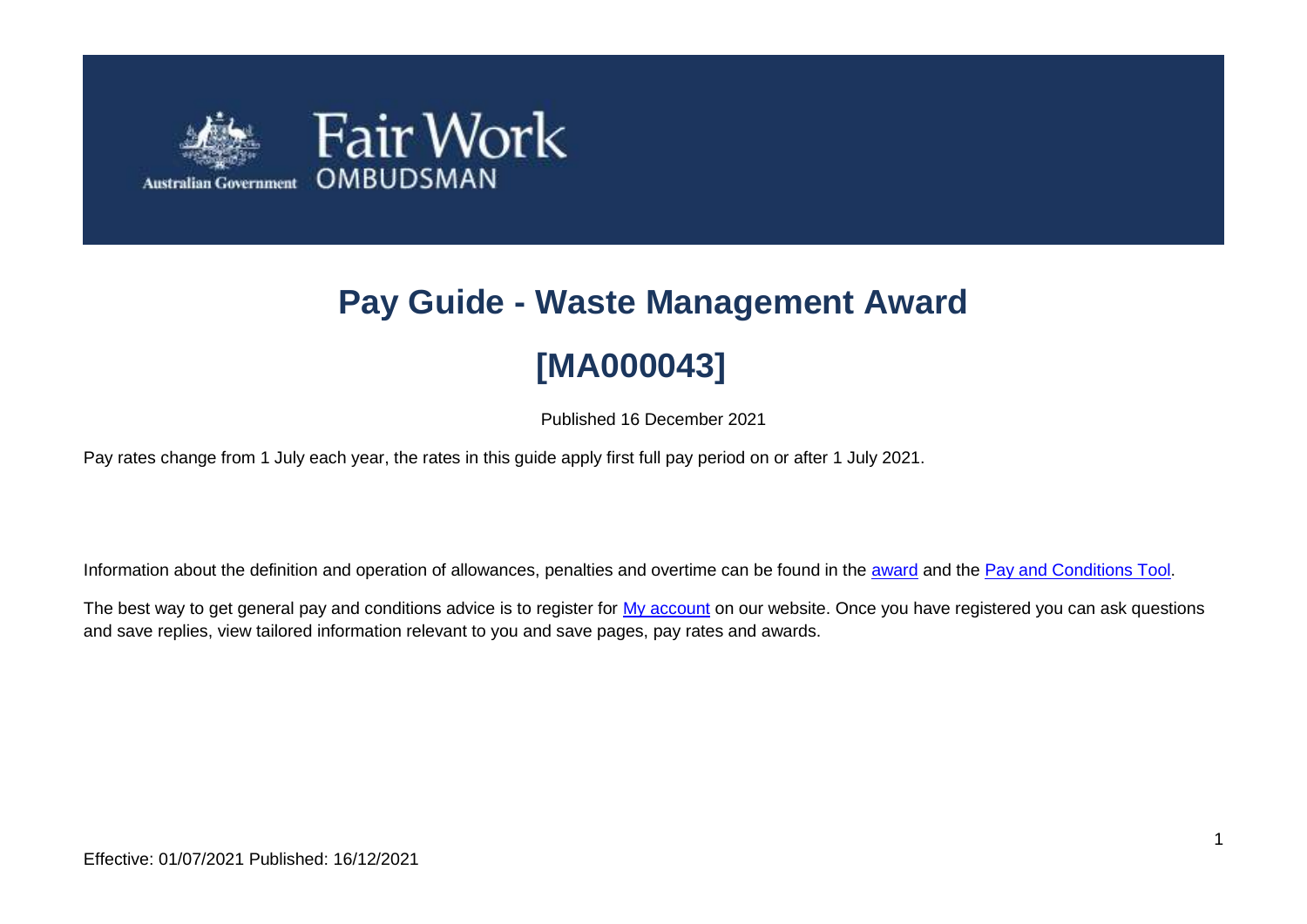# **Rates of pay**

The rates below include industry allowance.

### **Adult**

### **Full-time & part-time**

### **Table 1 of 3**

| <b>Classification</b> | Weekly pay rate | Hourly pay rate | <b>Saturday - first 2</b><br>hours - shiftwork | Saturday - after 2<br>hours - shiftwork | Sunday -<br>shiftwork | <b>Public holiday</b><br>(not Good Friday |
|-----------------------|-----------------|-----------------|------------------------------------------------|-----------------------------------------|-----------------------|-------------------------------------------|
|                       |                 |                 |                                                |                                         |                       | or Christmas Day)                         |
| Level 1               | \$917.15        | \$24.13         | \$36.20                                        | \$48.26                                 | \$48.26               | \$60.33                                   |
| Level 2               | \$937.75        | \$24.68         | \$37.02                                        | \$49.36                                 | \$49.36               | \$61.70                                   |
| Level 3               | \$947.95        | \$24.94         | \$37.41                                        | \$49.88                                 | \$49.88               | \$62.35                                   |
| Level 4               | \$963.65        | \$25.36         | \$38.04                                        | \$50.72                                 | \$50.72               | \$63.40                                   |
| Level 5               | \$974.55        | \$25.64         | \$38.46                                        | \$51.28                                 | \$51.28               | \$64.10                                   |
| Level 6               | \$997.45        | \$26.25         | \$39.38                                        | \$52.50                                 | \$52.50               | \$65.63                                   |
| Level 7               | \$1,062.35      | \$27.96         | \$41.94                                        | \$55.92                                 | \$55.92               | \$69.90                                   |
| Level 8               | \$1,110.55      | \$29.22         | \$43.83                                        | \$58.44                                 | \$58.44               | \$73.05                                   |
| Level 9               | \$1,120.35      | \$29.48         | \$44.22                                        | \$58.96                                 | \$58.96               | \$73.70                                   |

| <b>Classification</b> | Less than 10 hour | Afternoon shift -       | Night shift -           | Overtime -              | Overtime -              | Overtime -                |
|-----------------------|-------------------|-------------------------|-------------------------|-------------------------|-------------------------|---------------------------|
|                       | break between     | <b>Monday to Friday</b> | <b>Monday to Friday</b> | <b>Monday to Friday</b> | <b>Monday to Friday</b> | <b>Saturday - first 2</b> |
|                       | shifts            |                         |                         | - first 2 hours         | - after 2 hours         | hours                     |
| Level 1               | \$48.26           | \$28.35                 | \$31.37                 | \$36.20                 | \$48.26                 | \$36.20                   |
| Level 2               | \$49.36           | \$29.00                 | \$32.08                 | \$37.02                 | \$49.36                 | \$37.02                   |
| Level 3               | \$49.88           | \$29.30                 | \$32.42                 | \$37.41                 | \$49.88                 | \$37.41                   |
| Level 4               | \$50.72           | \$29.80                 | \$32.97                 | \$38.04                 | \$50.72                 | \$38.04                   |
| Level 5               | \$51.28           | \$30.13                 | \$33.33                 | \$38.46                 | \$51.28                 | \$38.46                   |
| Level 6               | \$52.50           | \$30.84                 | \$34.13                 | \$39.38                 | \$52.50                 | \$39.38                   |
| Level 7               | \$55.92           | \$32.85                 | \$36.35                 | \$41.94                 | \$55.92                 | \$41.94                   |
| Level 8               | \$58.44           | \$34.33                 | \$37.99                 | \$43.83                 | \$58.44                 | \$43.83                   |
| Level 9               | \$58.96           | \$34.64                 | \$38.32                 | \$44.22                 | \$58.96                 | \$44.22                   |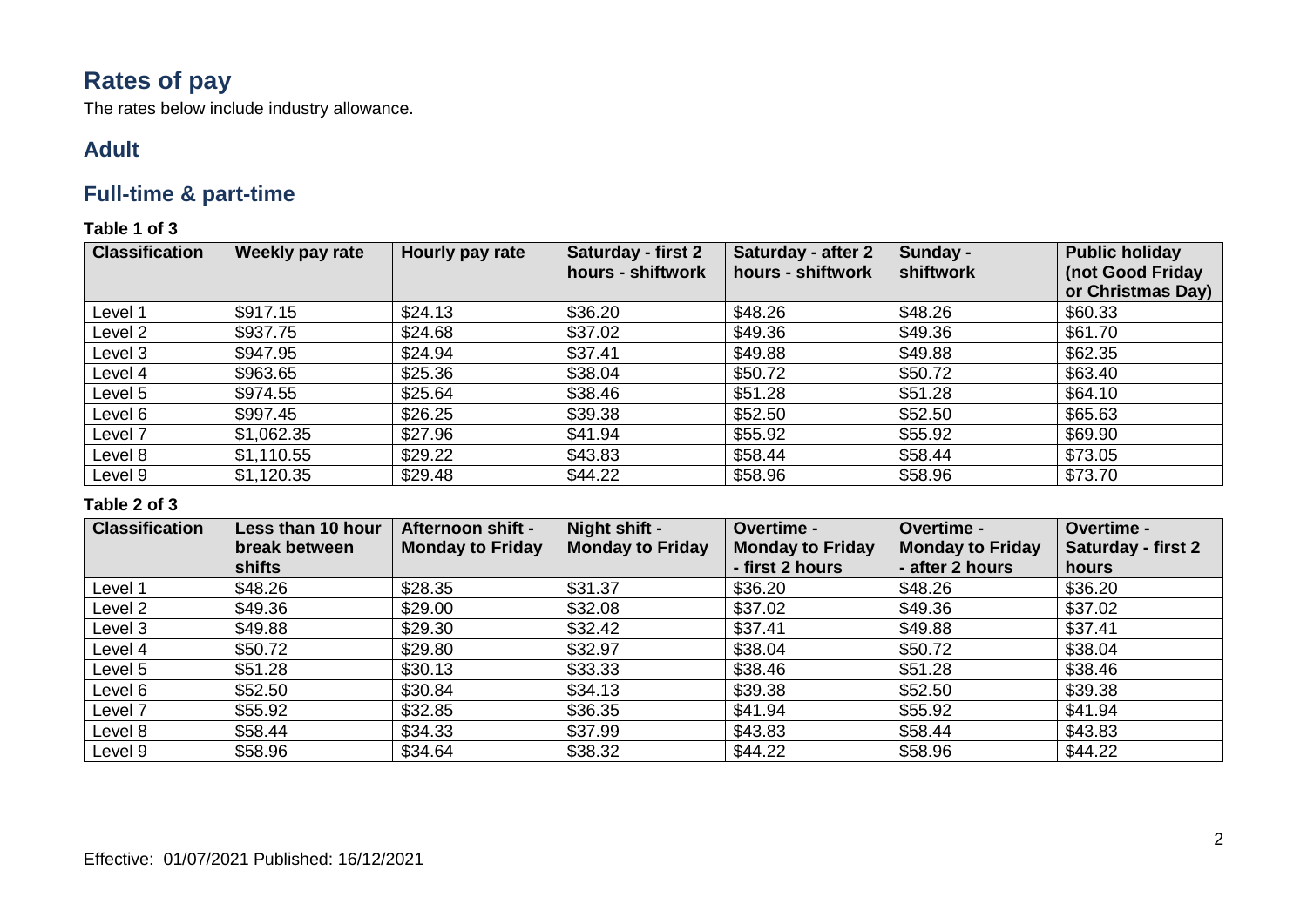**Table 3 of 3**

| <b>Classification</b> | <b>Overtime -</b><br>Saturday - after<br>2 hours | <b>Overtime -</b><br><b>Sunday</b> | <b>Overtime -</b><br>public holiday | <b>Public holiday</b><br>- Good Friday<br>and Christmas<br>Day | <b>Christmas Day</b><br>- Saturday -<br>first 2 hours | <b>Christmas Day</b><br>- Saturday -<br>after 2 hours | <b>Christmas Day</b><br>- Sunday |
|-----------------------|--------------------------------------------------|------------------------------------|-------------------------------------|----------------------------------------------------------------|-------------------------------------------------------|-------------------------------------------------------|----------------------------------|
| Level 1               | \$48.26                                          | \$48.26                            | \$60.33                             | \$72.39                                                        | \$48.26                                               | \$60.33                                               | \$60.33                          |
| Level 2               | \$49.36                                          | \$49.36                            | \$61.70                             | \$74.04                                                        | \$49.36                                               | \$61.70                                               | \$61.70                          |
| Level 3               | \$49.88                                          | \$49.88                            | \$62.35                             | \$74.82                                                        | \$49.88                                               | \$62.35                                               | \$62.35                          |
| Level 4               | \$50.72                                          | \$50.72                            | \$63.40                             | \$76.08                                                        | \$50.72                                               | \$63.40                                               | \$63.40                          |
| Level 5               | \$51.28                                          | \$51.28                            | \$64.10                             | \$76.92                                                        | \$51.28                                               | \$64.10                                               | \$64.10                          |
| Level 6               | \$52.50                                          | \$52.50                            | \$65.63                             | \$78.75                                                        | \$52.50                                               | \$65.63                                               | \$65.63                          |
| Level 7               | \$55.92                                          | \$55.92                            | \$69.90                             | \$83.88                                                        | \$55.92                                               | \$69.90                                               | \$69.90                          |
| Level 8               | \$58.44                                          | \$58.44                            | \$73.05                             | \$87.66                                                        | \$58.44                                               | \$73.05                                               | \$73.05                          |
| Level 9               | \$58.96                                          | \$58.96                            | \$73.70                             | \$88.44                                                        | \$58.96                                               | \$73.70                                               | \$73.70                          |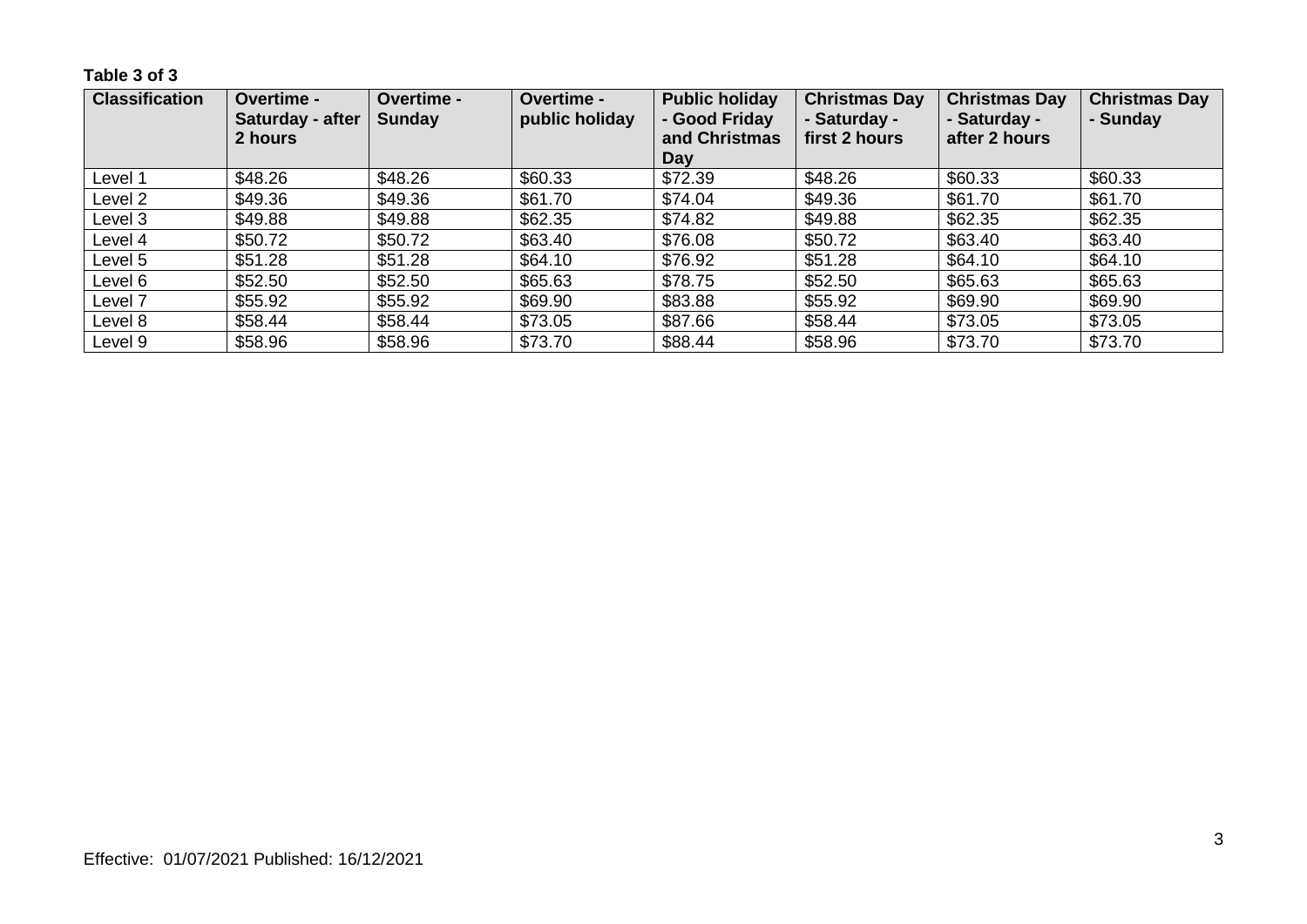### **Casual**

### **Table 1 of 2**

| <b>Classification</b> | Hourly pay rate | Saturday - first<br>2 hours -<br><b>shiftwork</b> | Saturday - after<br>2 hours -<br>shiftwork | Sunday -<br>shiftwork | <b>Public holiday</b><br>(not Good<br><b>Friday or</b><br><b>Christmas Day)</b> | Afternoon shift<br>- Monday to<br><b>Friday</b> | Night shift -<br><b>Monday to</b><br><b>Friday</b> |
|-----------------------|-----------------|---------------------------------------------------|--------------------------------------------|-----------------------|---------------------------------------------------------------------------------|-------------------------------------------------|----------------------------------------------------|
| Level 1               | \$30.16         | \$42.23                                           | \$54.29                                    | \$54.29               | \$66.36                                                                         | \$34.39                                         | \$37.40                                            |
| Level 2               | \$30.85         | \$43.19                                           | \$55.53                                    | \$55.53               | \$67.87                                                                         | \$35.17                                         | \$38.25                                            |
| Level 3               | \$31.18         | \$43.65                                           | \$56.12                                    | \$56.12               | \$68.59                                                                         | \$35.54                                         | \$38.66                                            |
| Level 4               | \$31.70         | \$44.38                                           | \$57.06                                    | \$57.06               | \$69.74                                                                         | \$36.14                                         | \$39.31                                            |
| Level 5               | \$32.05         | \$44.87                                           | \$57.69                                    | \$57.69               | \$70.51                                                                         | \$36.54                                         | \$39.74                                            |
| Level 6               | \$32.81         | \$45.94                                           | \$59.06                                    | \$59.06               | \$72.19                                                                         | \$37.41                                         | \$40.69                                            |
| Level 7               | \$34.95         | \$48.93                                           | \$62.91                                    | \$62.91               | \$76.89                                                                         | \$39.84                                         | \$43.34                                            |
| Level 8               | \$36.53         | \$51.14                                           | \$65.75                                    | \$65.75               | \$80.36                                                                         | \$41.64                                         | \$45.29                                            |
| Level 9               | \$36.85         | \$51.59                                           | \$66.33                                    | \$66.33               | \$81.07                                                                         | \$42.01                                         | \$45.69                                            |

| <b>Classification</b> | Overtime -<br><b>Monday to</b><br>Friday - first 2<br>hours | Overtime -<br><b>Monday to</b><br>Friday - after 2<br><b>hours</b> | Overtime -<br>Saturday - first<br>2 hours | Overtime -<br>Saturday - after<br>2 hours | Overtime -<br>Sunday | Overtime -<br>public holiday | <b>Public holiday</b><br>- Good Friday<br>and Christmas<br>Day |
|-----------------------|-------------------------------------------------------------|--------------------------------------------------------------------|-------------------------------------------|-------------------------------------------|----------------------|------------------------------|----------------------------------------------------------------|
| Level 1               | \$38.61                                                     | \$50.67                                                            | \$38.61                                   | \$50.67                                   | \$50.67              | \$66.36                      | \$78.42                                                        |
| Level 2               | \$39.49                                                     | \$51.83                                                            | \$39.49                                   | \$51.83                                   | \$51.83              | \$67.87                      | \$80.21                                                        |
| Level 3               | \$39.90                                                     | \$52.37                                                            | \$39.90                                   | \$52.37                                   | \$52.37              | \$68.59                      | \$81.06                                                        |
| Level 4               | \$40.58                                                     | \$53.26                                                            | \$40.58                                   | \$53.26                                   | \$53.26              | \$69.74                      | \$82.42                                                        |
| Level 5               | \$41.02                                                     | \$53.84                                                            | \$41.02                                   | \$53.84                                   | \$53.84              | \$70.51                      | \$83.33                                                        |
| Level 6               | \$42.00                                                     | \$55.13                                                            | \$42.00                                   | \$55.13                                   | \$55.13              | \$72.19                      | \$85.31                                                        |
| Level 7               | \$44.74                                                     | \$58.72                                                            | \$44.74                                   | \$58.72                                   | \$58.72              | \$76.89                      | \$90.87                                                        |
| Level 8               | \$46.75                                                     | \$61.36                                                            | \$46.75                                   | \$61.36                                   | \$61.36              | \$80.36                      | \$94.97                                                        |
| Level 9               | \$47.17                                                     | \$61.91                                                            | \$47.17                                   | \$61.91                                   | \$61.91              | \$81.07                      | \$95.81                                                        |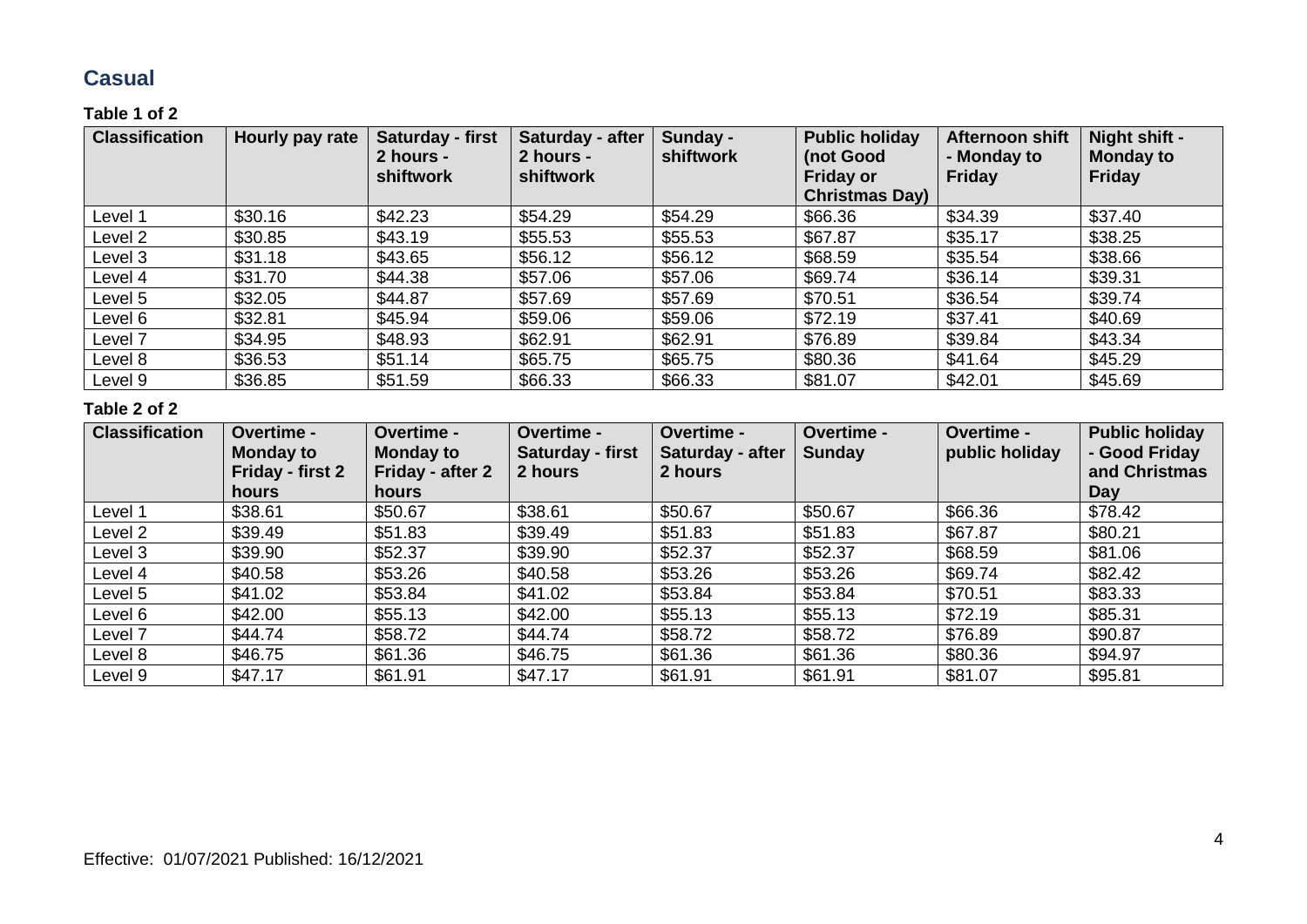### **Junior**

Junior rates are based on the relevant adult rate including the industry allowance.

### **Full-time & part-time - Up to and including 18 years of age**

### **Table 1 of 3**

| <b>Classification</b> | <b>Hourly pay rate</b> | <b>Saturday - first 2</b> | <b>Saturday - after 2</b> | Sunday -  | <b>Public holiday</b> | Less than 10 hour |
|-----------------------|------------------------|---------------------------|---------------------------|-----------|-----------------------|-------------------|
|                       |                        | hours - shiftwork         | hours - shiftwork         | shiftwork | (not Good Friday      | break between     |
|                       |                        |                           |                           |           | or Christmas Day)     | shifts            |
| Level 1               | \$16.89                | \$25.34                   | \$33.78                   | \$33.78   | \$42.23               | \$33.78           |
| Level 2               | \$17.28                | \$25.92                   | \$34.56                   | \$34.56   | \$43.20               | \$34.56           |
| Level 3               | \$17.46                | \$26.19                   | \$34.92                   | \$34.92   | \$43.65               | \$34.92           |
| Level 4               | \$17.75                | \$26.63                   | \$35.50                   | \$35.50   | \$44.38               | \$35.50           |
| Level 5               | \$17.95                | \$26.93                   | \$35.90                   | \$35.90   | \$44.88               | \$35.90           |
| Level 6               | \$18.38                | \$27.57                   | \$36.76                   | \$36.76   | \$45.95               | \$36.76           |
| Level 7               | \$19.57                | \$29.36                   | \$39.14                   | \$39.14   | \$48.93               | \$39.14           |
| Level 8               | \$20.45                | \$30.68                   | \$40.90                   | \$40.90   | \$51.13               | \$40.90           |
| Level 9               | \$20.64                | \$30.96                   | \$41.28                   | \$41.28   | \$51.60               | \$41.28           |

| <b>Classification</b> | Afternoon shift -       | Night shift -           | Overtime -              | Overtime -              | Overtime -         | <b>Overtime -</b>  |
|-----------------------|-------------------------|-------------------------|-------------------------|-------------------------|--------------------|--------------------|
|                       | <b>Monday to Friday</b> | <b>Monday to Friday</b> | <b>Monday to Friday</b> | <b>Monday to Friday</b> | Saturday - first 2 | Saturday - after 2 |
|                       |                         |                         | - first 2 hours         | - after 2 hours         | hours              | hours              |
| Level 1               | \$19.85                 | \$21.96                 | \$25.34                 | \$33.78                 | \$25.34            | \$33.78            |
| Level 2               | \$20.30                 | \$22.46                 | \$25.92                 | \$34.56                 | \$25.92            | \$34.56            |
| Level 3               | \$20.52                 | \$22.70                 | \$26.19                 | \$34.92                 | \$26.19            | \$34.92            |
| Level 4               | \$20.86                 | \$23.08                 | \$26.63                 | \$35.50                 | \$26.63            | \$35.50            |
| Level 5               | \$21.09                 | \$23.34                 | \$26.93                 | \$35.90                 | \$26.93            | \$35.90            |
| Level 6               | \$21.60                 | \$23.89                 | \$27.57                 | \$36.76                 | \$27.57            | \$36.76            |
| Level 7               | \$22.99                 | \$25.44                 | \$29.36                 | \$39.14                 | \$29.36            | \$39.14            |
| Level 8               | \$24.03                 | \$26.59                 | \$30.68                 | \$40.90                 | \$30.68            | \$40.90            |
| Level 9               | \$24.25                 | \$26.83                 | \$30.96                 | \$41.28                 | \$30.96            | \$41.28            |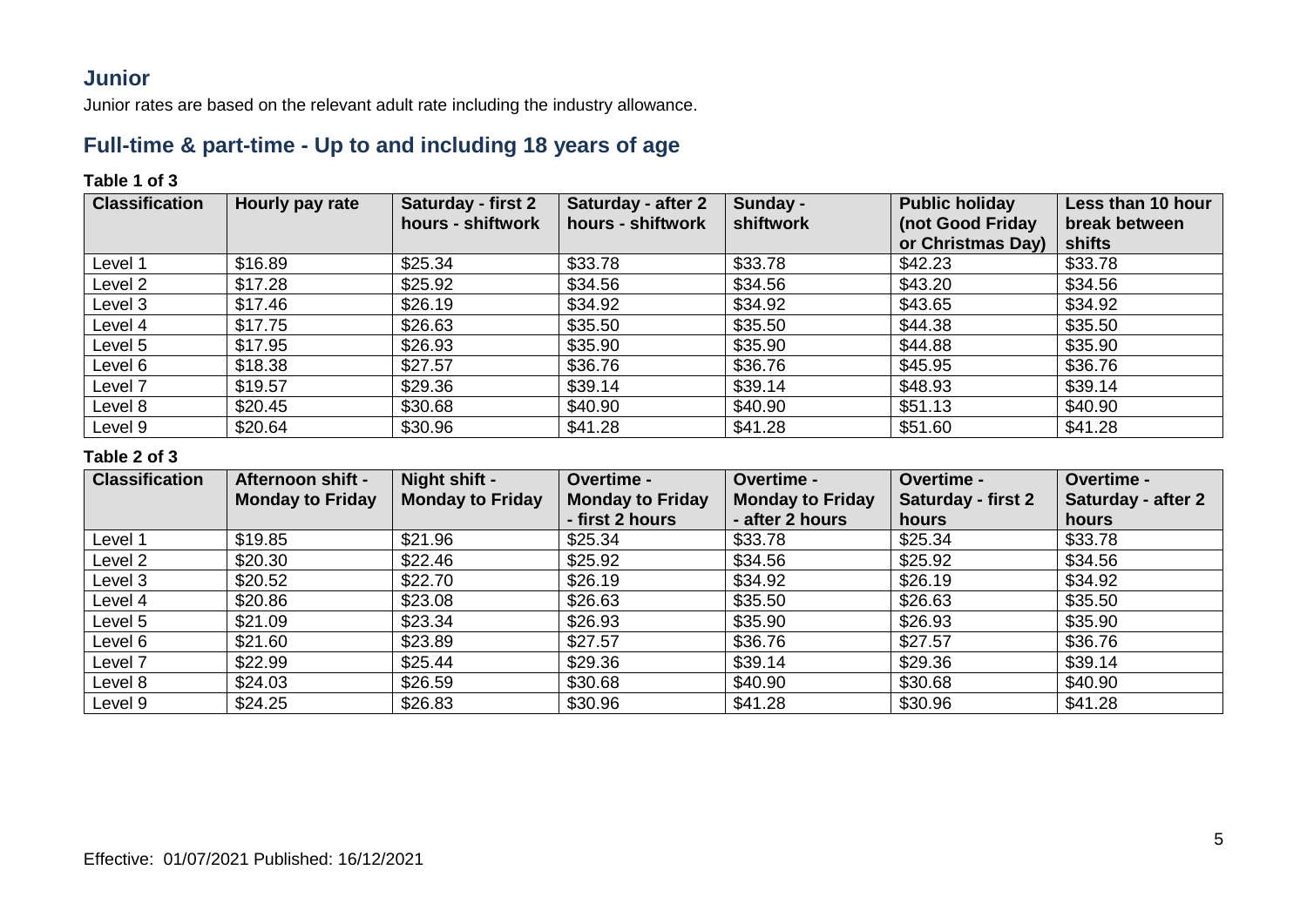**Table 3 of 3**

| <b>Classification</b> | Overtime -    | <b>Overtime - public</b> | <b>Public holiday -</b> | <b>Christmas Day -</b>    | <b>Christmas Day -</b>    | <b>Christmas Day -</b> |
|-----------------------|---------------|--------------------------|-------------------------|---------------------------|---------------------------|------------------------|
|                       | <b>Sunday</b> | holiday                  | <b>Good Friday and</b>  | <b>Saturday - first 2</b> | <b>Saturday - after 2</b> | <b>Sunday</b>          |
|                       |               |                          | <b>Christmas Day</b>    | hours                     | hours                     |                        |
| Level 1               | \$33.78       | \$42.23                  | \$50.67                 | \$33.78                   | \$42.23                   | \$42.23                |
| Level 2               | \$34.56       | \$43.20                  | \$51.84                 | \$34.56                   | \$43.20                   | \$43.20                |
| Level 3               | \$34.92       | \$43.65                  | \$52.38                 | \$34.92                   | \$43.65                   | \$43.65                |
| Level 4               | \$35.50       | \$44.38                  | \$53.25                 | \$35.50                   | \$44.38                   | \$44.38                |
| Level 5               | \$35.90       | \$44.88                  | \$53.85                 | \$35.90                   | \$44.88                   | \$44.88                |
| Level 6               | \$36.76       | \$45.95                  | \$55.14                 | \$36.76                   | \$45.95                   | \$45.95                |
| Level 7               | \$39.14       | \$48.93                  | \$58.71                 | \$39.14                   | \$48.93                   | \$48.93                |
| Level 8               | \$40.90       | \$51.13                  | \$61.35                 | \$40.90                   | \$51.13                   | \$51.13                |
| Level 9               | \$41.28       | \$51.60                  | \$61.92                 | \$41.28                   | \$51.60                   | \$51.60                |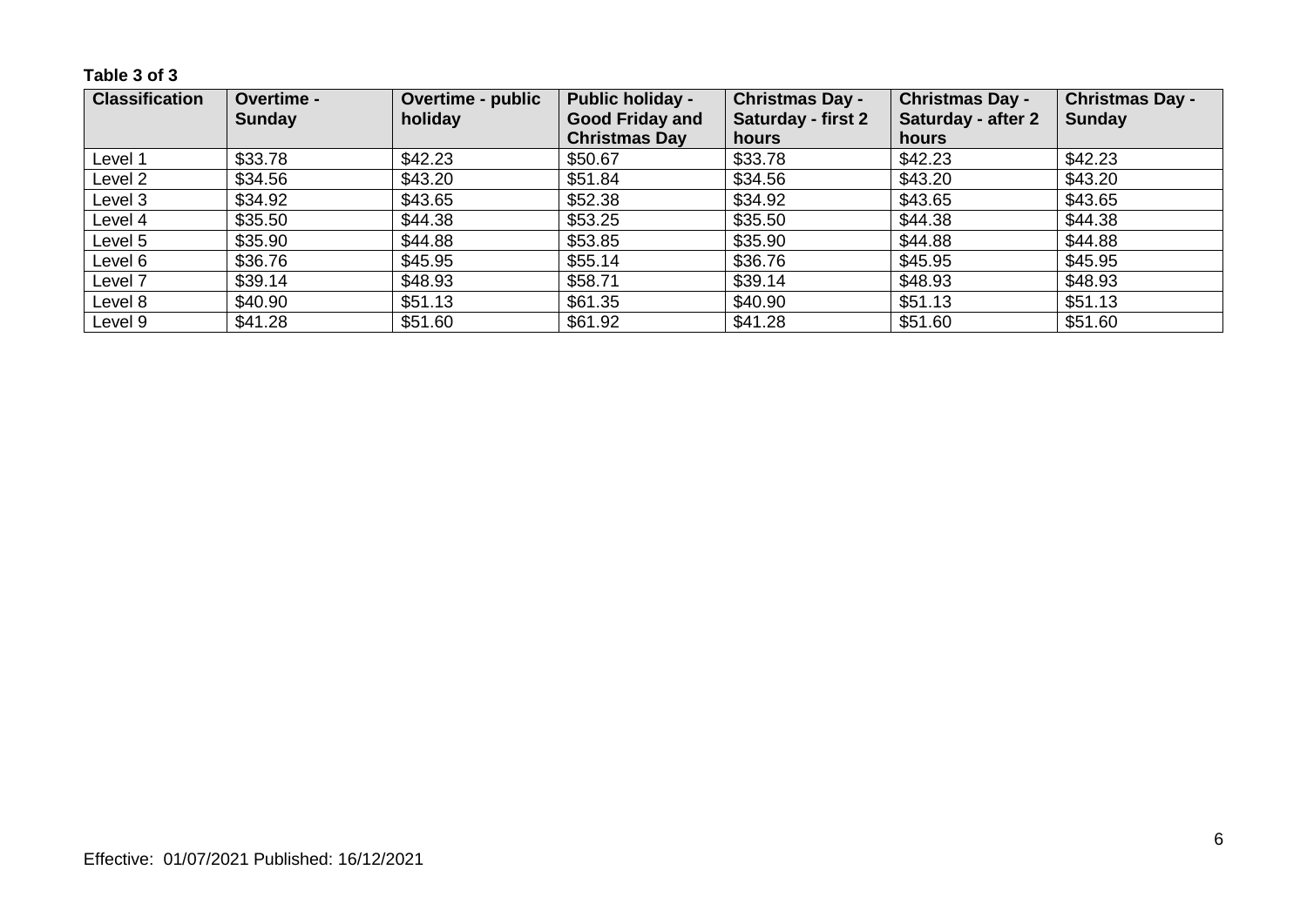# **Full-time & part-time - 19 years of age**

### **Table 1 of 3**

| <b>Classification</b> | Hourly pay rate | <b>Saturday - first 2</b><br>hours - shiftwork | Saturday - after 2<br>hours - shiftwork | Sunday -<br>shiftwork | <b>Public holiday</b><br>(not Good Friday | Less than 10 hour<br>break between |
|-----------------------|-----------------|------------------------------------------------|-----------------------------------------|-----------------------|-------------------------------------------|------------------------------------|
|                       |                 |                                                |                                         |                       | or Christmas Day)                         | shifts                             |
| Level 1               | \$19.30         | \$28.95                                        | \$38.60                                 | \$38.60               | \$48.25                                   | \$38.60                            |
| Level 2               | \$19.74         | \$29.61                                        | \$39.48                                 | \$39.48               | \$49.35                                   | \$39.48                            |
| Level 3               | \$19.95         | \$29.93                                        | \$39.90                                 | \$39.90               | \$49.88                                   | \$39.90                            |
| Level 4               | \$20.29         | \$30.44                                        | \$40.58                                 | \$40.58               | \$50.73                                   | \$40.58                            |
| Level 5               | \$20.51         | \$30.77                                        | \$41.02                                 | \$41.02               | \$51.28                                   | \$41.02                            |
| Level 6               | \$21.00         | \$31.50                                        | \$42.00                                 | \$42.00               | \$52.50                                   | \$42.00                            |
| Level 7               | \$22.37         | \$33.56                                        | \$44.74                                 | \$44.74               | \$55.93                                   | \$44.74                            |
| Level 8               | \$23.38         | \$35.07                                        | \$46.76                                 | \$46.76               | \$58.45                                   | \$46.76                            |
| Level 9               | \$23.58         | \$35.37                                        | \$47.16                                 | \$47.16               | \$58.95                                   | \$47.16                            |

| <b>Classification</b> | Afternoon shift -       | Night shift -           | Overtime -              | Overtime -              | Overtime -         | <b>Overtime -</b>  |
|-----------------------|-------------------------|-------------------------|-------------------------|-------------------------|--------------------|--------------------|
|                       | <b>Monday to Friday</b> | <b>Monday to Friday</b> | <b>Monday to Friday</b> | <b>Monday to Friday</b> | Saturday - first 2 | Saturday - after 2 |
|                       |                         |                         | - first 2 hours         | - after 2 hours         | hours              | hours              |
| Level 1               | \$22.68                 | \$25.09                 | \$28.95                 | \$38.60                 | \$28.95            | \$38.60            |
| Level 2               | \$23.19                 | \$25.66                 | \$29.61                 | \$39.48                 | \$29.61            | \$39.48            |
| Level 3               | \$23.44                 | \$25.94                 | \$29.93                 | \$39.90                 | \$29.93            | \$39.90            |
| Level 4               | \$23.84                 | \$26.38                 | \$30.44                 | \$40.58                 | \$30.44            | \$40.58            |
| Level 5               | \$24.10                 | \$26.66                 | \$30.77                 | \$41.02                 | \$30.77            | \$41.02            |
| Level 6               | \$24.68                 | \$27.30                 | \$31.50                 | \$42.00                 | \$31.50            | \$42.00            |
| Level 7               | \$26.28                 | \$29.08                 | \$33.56                 | \$44.74                 | \$33.56            | \$44.74            |
| Level 8               | \$27.47                 | \$30.39                 | \$35.07                 | \$46.76                 | \$35.07            | \$46.76            |
| Level 9               | \$27.71                 | \$30.65                 | \$35.37                 | \$47.16                 | \$35.37            | \$47.16            |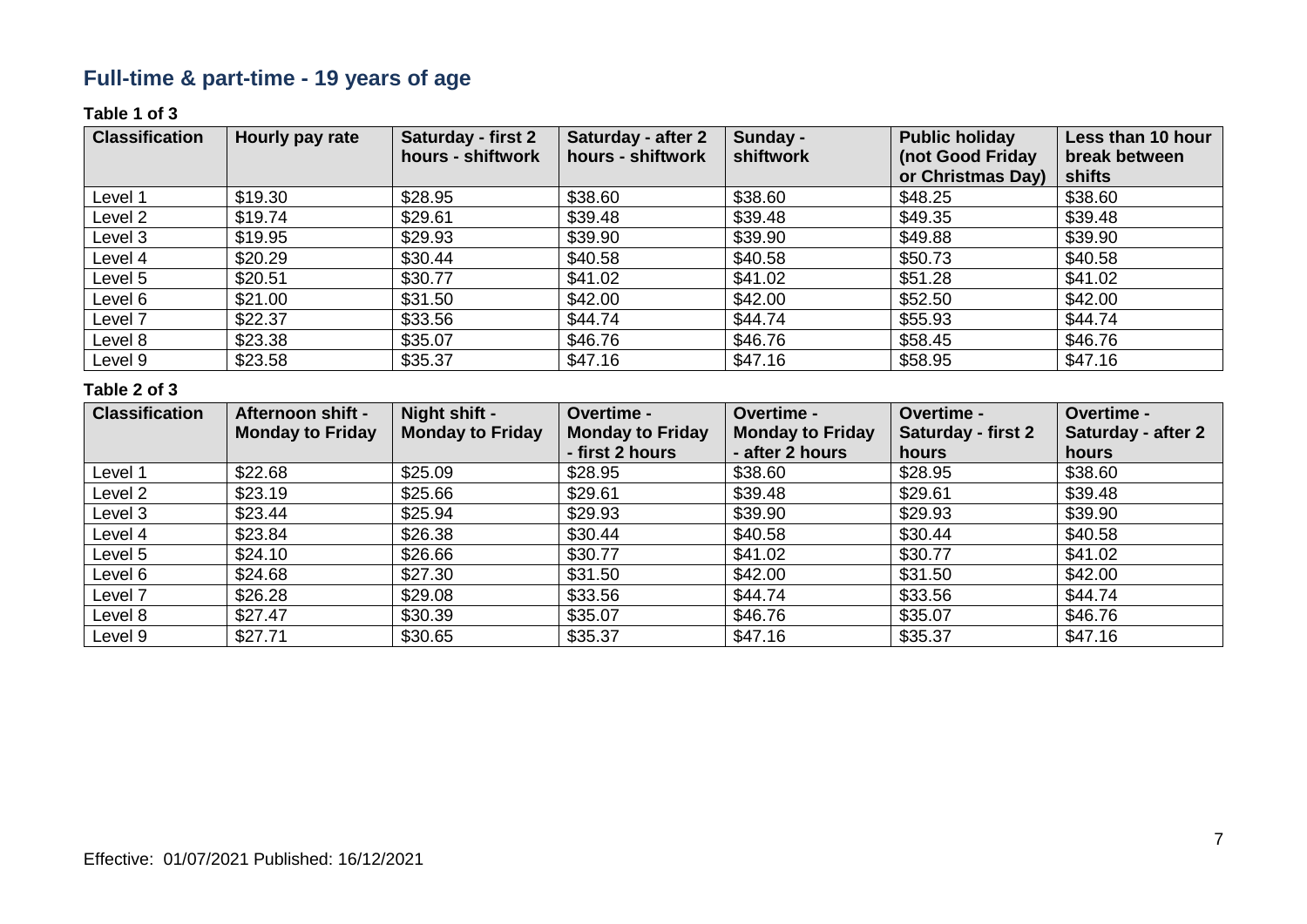**Table 3 of 3**

| <b>Classification</b> | Overtime -    | <b>Overtime - public</b> | <b>Public holiday -</b> | <b>Christmas Day -</b>    | <b>Christmas Day -</b>    | <b>Christmas Day -</b> |
|-----------------------|---------------|--------------------------|-------------------------|---------------------------|---------------------------|------------------------|
|                       | <b>Sunday</b> | holiday                  | <b>Good Friday and</b>  | <b>Saturday - first 2</b> | <b>Saturday - after 2</b> | <b>Sunday</b>          |
|                       |               |                          | <b>Christmas Day</b>    | hours                     | hours                     |                        |
| Level 1               | \$38.60       | \$48.25                  | \$57.90                 | \$38.60                   | \$48.25                   | \$48.25                |
| Level 2               | \$39.48       | \$49.35                  | \$59.22                 | \$39.48                   | \$49.35                   | \$49.35                |
| Level 3               | \$39.90       | \$49.88                  | \$59.85                 | \$39.90                   | \$49.88                   | \$49.88                |
| Level 4               | \$40.58       | \$50.73                  | \$60.87                 | \$40.58                   | \$50.73                   | \$50.73                |
| Level 5               | \$41.02       | \$51.28                  | \$61.53                 | \$41.02                   | \$51.28                   | \$51.28                |
| Level 6               | \$42.00       | \$52.50                  | \$63.00                 | \$42.00                   | \$52.50                   | \$52.50                |
| Level 7               | \$44.74       | \$55.93                  | \$67.11                 | \$44.74                   | \$55.93                   | \$55.93                |
| Level 8               | \$46.76       | \$58.45                  | \$70.14                 | \$46.76                   | \$58.45                   | \$58.45                |
| Level 9               | \$47.16       | \$58.95                  | \$70.74                 | \$47.16                   | \$58.95                   | \$58.95                |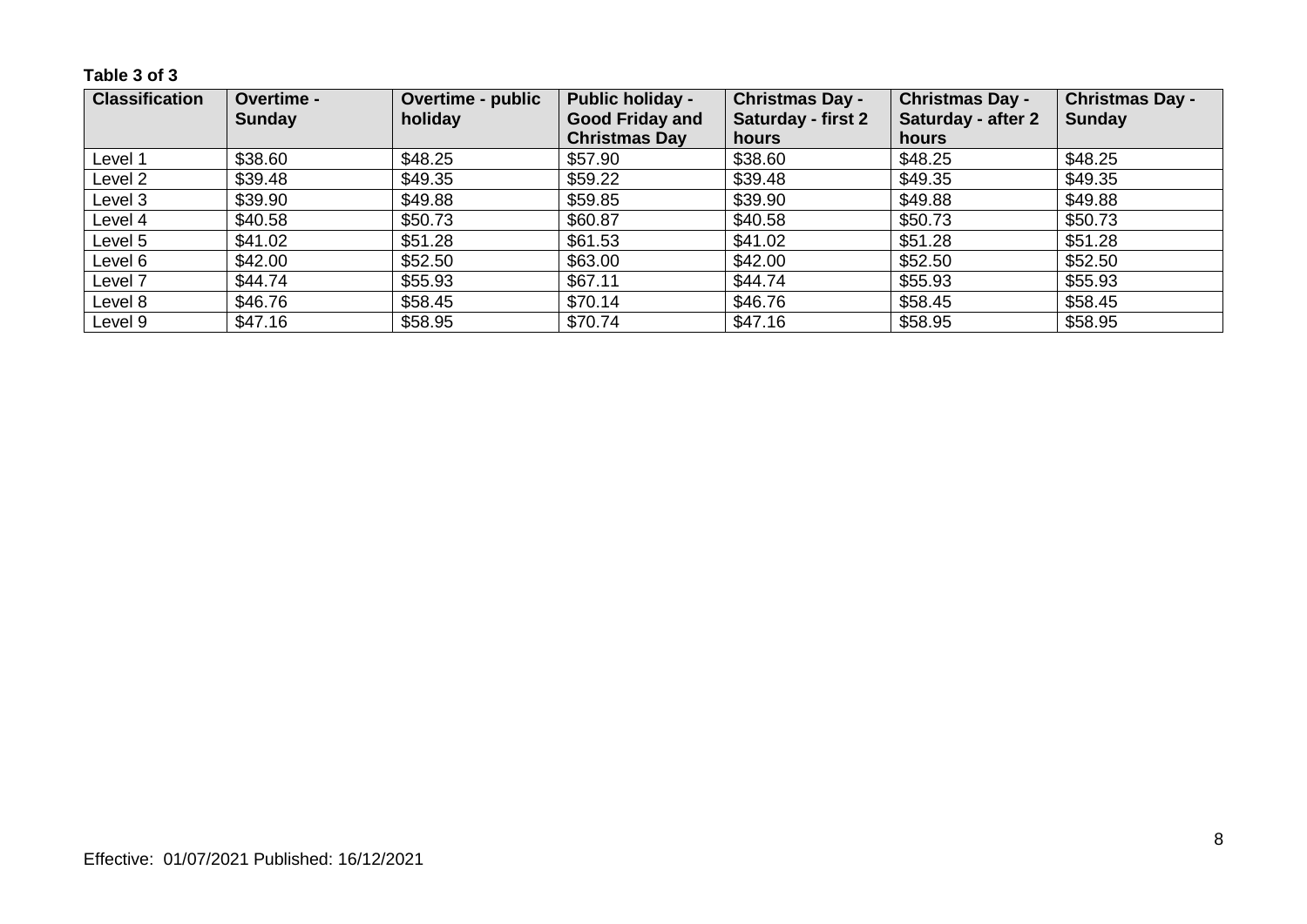# **Full-time & part-time - 20 years of age**

### **Table 1 of 3**

| <b>Classification</b> | Hourly pay rate | Saturday - first 2 | Saturday - after 2 | Sunday -  | <b>Public holiday</b> | Less than 10 hour |
|-----------------------|-----------------|--------------------|--------------------|-----------|-----------------------|-------------------|
|                       |                 | hours - shiftwork  | hours - shiftwork  | shiftwork | (not Good Friday      | break between     |
|                       |                 |                    |                    |           | or Christmas Day)     | shifts            |
| Level 1               | \$24.13         | \$36.20            | \$48.26            | \$48.26   | \$60.33               | \$48.26           |
| Level 2               | \$24.68         | \$37.02            | \$49.36            | \$49.36   | \$61.70               | \$49.36           |
| Level 3               | \$24.94         | \$37.41            | \$49.88            | \$49.88   | \$62.35               | \$49.88           |
| Level 4               | \$25.36         | \$38.04            | \$50.72            | \$50.72   | \$63.40               | \$50.72           |
| Level 5               | \$25.64         | \$38.46            | \$51.28            | \$51.28   | \$64.10               | \$51.28           |
| Level 6               | \$26.25         | \$39.38            | \$52.50            | \$52.50   | \$65.63               | \$52.50           |
| Level 7               | \$27.96         | \$41.94            | \$55.92            | \$55.92   | \$69.90               | \$55.92           |
| Level 8               | \$29.22         | \$43.83            | \$58.44            | \$58.44   | \$73.05               | \$58.44           |
| Level 9               | \$29.48         | \$44.22            | \$58.96            | \$58.96   | \$73.70               | \$58.96           |

| <b>Classification</b> | Afternoon shift -       | Night shift -           | Overtime -              | Overtime -              | Overtime -                | <b>Overtime -</b>  |
|-----------------------|-------------------------|-------------------------|-------------------------|-------------------------|---------------------------|--------------------|
|                       | <b>Monday to Friday</b> | <b>Monday to Friday</b> | <b>Monday to Friday</b> | <b>Monday to Friday</b> | <b>Saturday - first 2</b> | Saturday - after 2 |
|                       |                         |                         | - first 2 hours         | - after 2 hours         | hours                     | hours              |
| Level 1               | \$28.35                 | \$31.37                 | \$36.20                 | \$48.26                 | \$36.20                   | \$48.26            |
| Level 2               | \$29.00                 | \$32.08                 | \$37.02                 | \$49.36                 | \$37.02                   | \$49.36            |
| Level 3               | \$29.30                 | \$32.42                 | \$37.41                 | \$49.88                 | \$37.41                   | \$49.88            |
| Level 4               | \$29.80                 | \$32.97                 | \$38.04                 | \$50.72                 | \$38.04                   | \$50.72            |
| Level 5               | \$30.13                 | \$33.33                 | \$38.46                 | \$51.28                 | \$38.46                   | \$51.28            |
| Level 6               | \$30.84                 | \$34.13                 | \$39.38                 | \$52.50                 | \$39.38                   | \$52.50            |
| Level 7               | \$32.85                 | \$36.35                 | \$41.94                 | \$55.92                 | \$41.94                   | \$55.92            |
| Level 8               | \$34.33                 | \$37.99                 | \$43.83                 | \$58.44                 | \$43.83                   | \$58.44            |
| Level 9               | \$34.64                 | \$38.32                 | \$44.22                 | \$58.96                 | \$44.22                   | \$58.96            |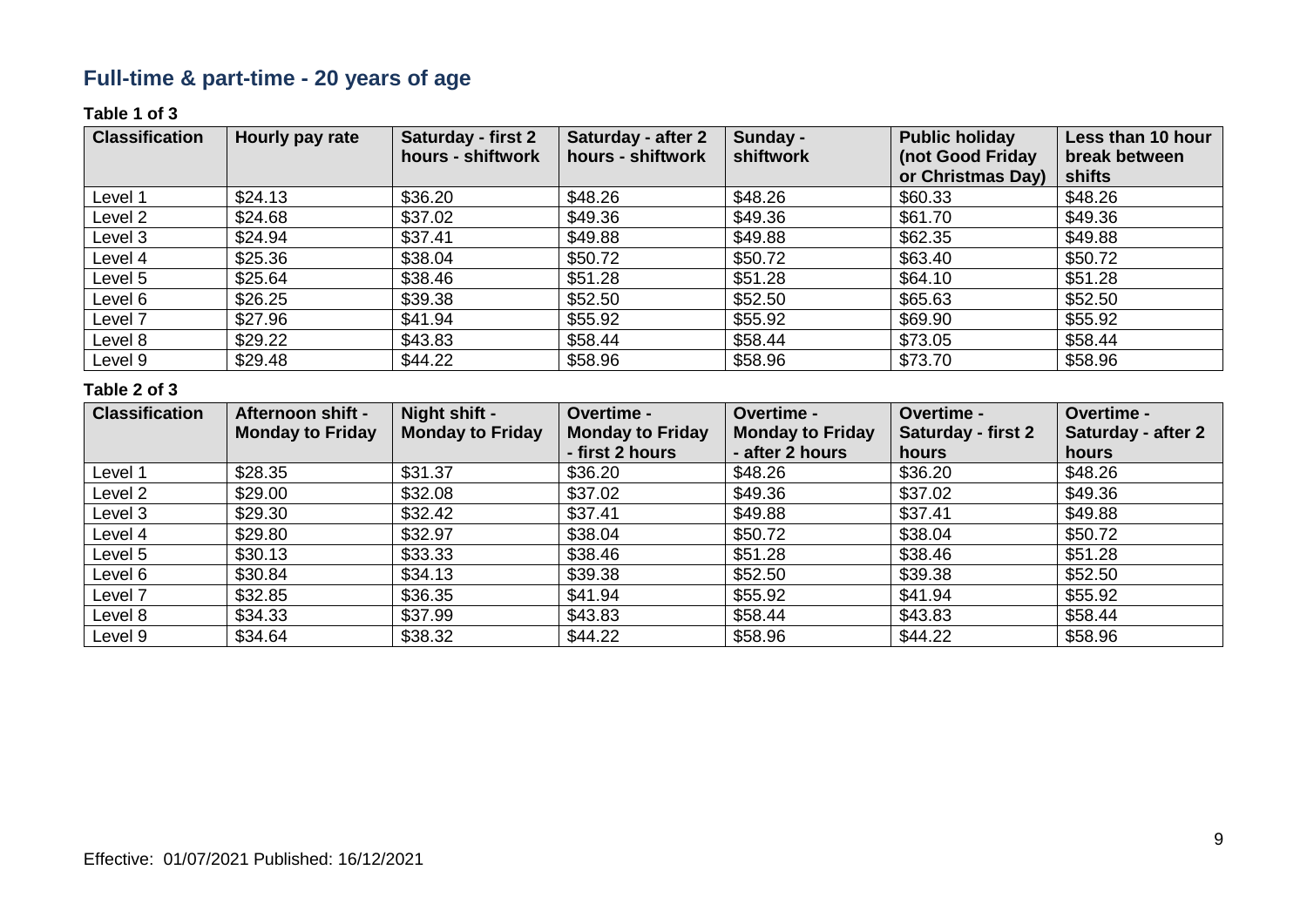**Table 3 of 3**

| <b>Classification</b> | Overtime -    | <b>Overtime - public</b> | <b>Public holiday -</b> | <b>Christmas Day -</b>    | <b>Christmas Day -</b>    | <b>Christmas Day -</b> |
|-----------------------|---------------|--------------------------|-------------------------|---------------------------|---------------------------|------------------------|
|                       | <b>Sunday</b> | holiday                  | <b>Good Friday and</b>  | <b>Saturday - first 2</b> | <b>Saturday - after 2</b> | <b>Sunday</b>          |
|                       |               |                          | <b>Christmas Day</b>    | hours                     | hours                     |                        |
| Level 1               | \$48.26       | \$60.33                  | \$72.39                 | \$48.26                   | \$60.33                   | \$60.33                |
| Level 2               | \$49.36       | \$61.70                  | \$74.04                 | \$49.36                   | \$61.70                   | \$61.70                |
| Level 3               | \$49.88       | \$62.35                  | \$74.82                 | \$49.88                   | \$62.35                   | \$62.35                |
| Level 4               | \$50.72       | \$63.40                  | \$76.08                 | \$50.72                   | \$63.40                   | \$63.40                |
| Level 5               | \$51.28       | \$64.10                  | \$76.92                 | \$51.28                   | \$64.10                   | \$64.10                |
| Level 6               | \$52.50       | \$65.63                  | \$78.75                 | \$52.50                   | \$65.63                   | \$65.63                |
| Level 7               | \$55.92       | \$69.90                  | \$83.88                 | \$55.92                   | \$69.90                   | \$69.90                |
| Level 8               | \$58.44       | \$73.05                  | \$87.66                 | \$58.44                   | \$73.05                   | \$73.05                |
| Level 9               | \$58.96       | \$73.70                  | \$88.44                 | \$58.96                   | \$73.70                   | \$73.70                |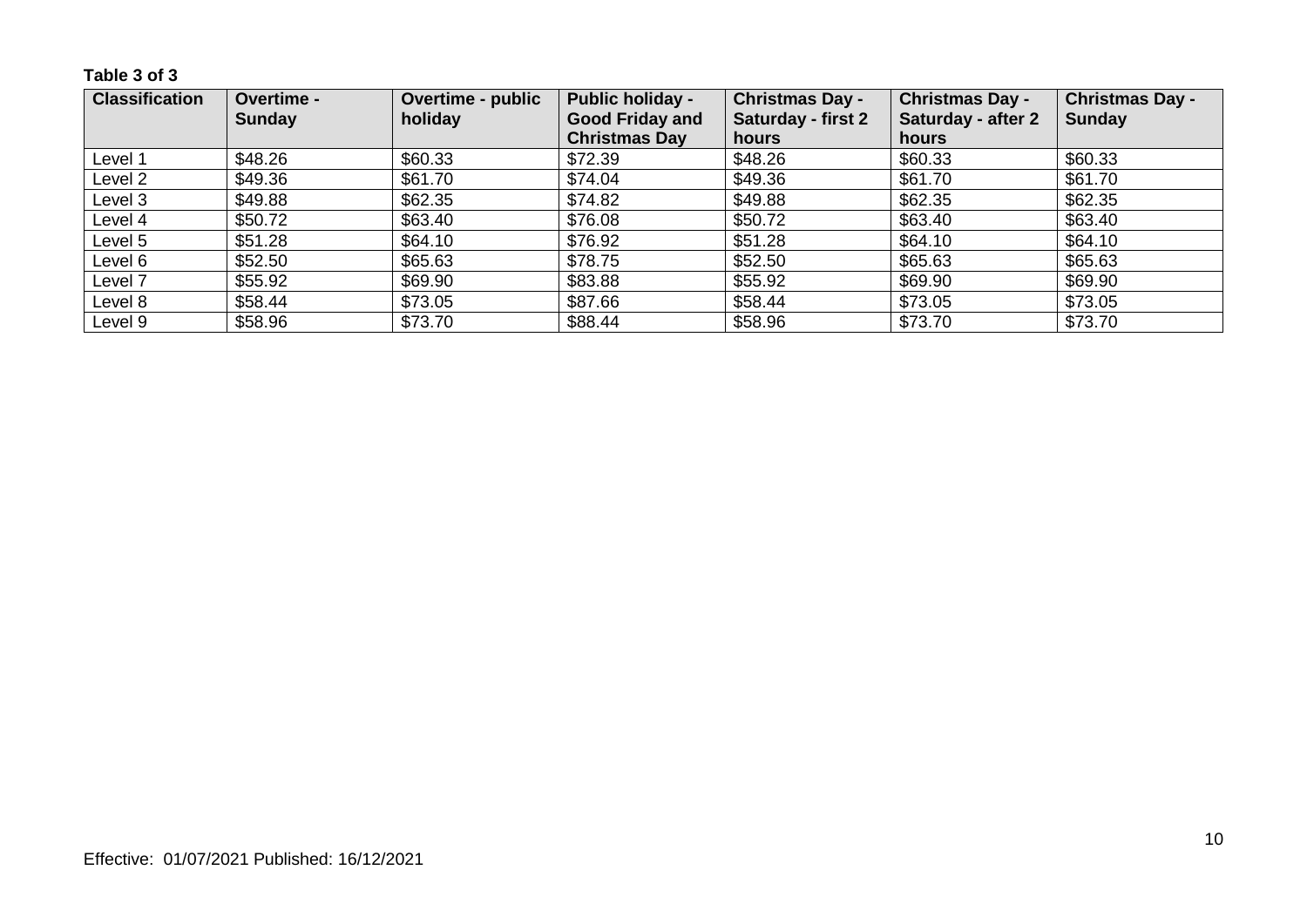# **Casual - Up to and including 18 years of age**

#### **Table 1 of 2**

| <b>Classification</b> | Hourly pay rate | Saturday - first<br>2 hours -<br>shiftwork | Saturday - after<br>2 hours -<br>shiftwork | Sunday -<br>shiftwork | <b>Public holiday</b><br>(not Good<br><b>Friday or</b><br><b>Christmas Day)</b> | Afternoon shift<br>- Monday to<br><b>Friday</b> | Night shift -<br><b>Monday to</b><br><b>Friday</b> |
|-----------------------|-----------------|--------------------------------------------|--------------------------------------------|-----------------------|---------------------------------------------------------------------------------|-------------------------------------------------|----------------------------------------------------|
| Level 1               | \$21.11         | \$29.56                                    | \$38.00                                    | \$38.00               | \$46.45                                                                         | \$24.07                                         | \$26.18                                            |
| Level 2               | \$21.60         | \$30.24                                    | \$38.88                                    | \$38.88               | \$47.52                                                                         | \$24.62                                         | \$26.78                                            |
| Level 3               | \$21.83         | \$30.56                                    | \$39.29                                    | \$39.29               | \$48.02                                                                         | \$24.88                                         | \$27.06                                            |
| Level 4               | \$22.19         | \$31.06                                    | \$39.94                                    | \$39.94               | \$48.81                                                                         | \$25.29                                         | \$27.51                                            |
| Level 5               | \$22.44         | \$31.41                                    | \$40.39                                    | \$40.39               | \$49.36                                                                         | \$25.58                                         | \$27.82                                            |
| Level 6               | \$22.98         | \$32.17                                    | \$41.36                                    | \$41.36               | \$50.55                                                                         | \$26.19                                         | \$28.49                                            |
| Level 7               | \$24.46         | \$34.25                                    | \$44.03                                    | \$44.03               | \$53.82                                                                         | \$27.89                                         | \$30.33                                            |
| Level 8               | \$25.56         | \$35.79                                    | \$46.01                                    | \$46.01               | \$56.24                                                                         | \$29.14                                         | \$31.70                                            |
| Level 9               | \$25.80         | \$36.12                                    | \$46.44                                    | \$46.44               | \$56.76                                                                         | \$29.41                                         | \$31.99                                            |

| <b>Classification</b> | Overtime -<br><b>Monday to</b><br>Friday - first 2<br><b>hours</b> | Overtime -<br><b>Monday to</b><br>Friday - after 2<br><b>hours</b> | Overtime -<br>Saturday - first<br>2 hours | <b>Overtime -</b><br>Saturday - after<br>2 hours | Overtime -<br><b>Sunday</b> | Overtime -<br>public holiday | <b>Public holiday</b><br>- Good Friday<br>and Christmas<br>Day |
|-----------------------|--------------------------------------------------------------------|--------------------------------------------------------------------|-------------------------------------------|--------------------------------------------------|-----------------------------|------------------------------|----------------------------------------------------------------|
| Level 1               | \$27.02                                                            | \$35.47                                                            | \$27.02                                   | \$35.47                                          | \$35.47                     | \$46.45                      | \$54.89                                                        |
| Level 2               | \$27.65                                                            | \$36.29                                                            | \$27.65                                   | \$36.29                                          | \$36.29                     | \$47.52                      | \$56.16                                                        |
| Level 3               | \$27.94                                                            | \$36.67                                                            | \$27.94                                   | \$36.67                                          | \$36.67                     | \$48.02                      | \$56.75                                                        |
| Level 4               | \$28.40                                                            | \$37.28                                                            | \$28.40                                   | \$37.28                                          | \$37.28                     | \$48.81                      | \$57.69                                                        |
| Level 5               | \$28.72                                                            | \$37.70                                                            | \$28.72                                   | \$37.70                                          | \$37.70                     | \$49.36                      | \$58.34                                                        |
| Level 6               | \$29.41                                                            | \$38.60                                                            | \$29.41                                   | \$38.60                                          | \$38.60                     | \$50.55                      | \$59.74                                                        |
| Level 7               | \$31.31                                                            | \$41.10                                                            | \$31.31                                   | \$41.10                                          | \$41.10                     | \$53.82                      | \$63.60                                                        |
| Level 8               | \$32.72                                                            | \$42.95                                                            | \$32.72                                   | \$42.95                                          | \$42.95                     | \$56.24                      | \$66.46                                                        |
| Level 9               | \$33.02                                                            | \$43.34                                                            | \$33.02                                   | \$43.34                                          | \$43.34                     | \$56.76                      | \$67.08                                                        |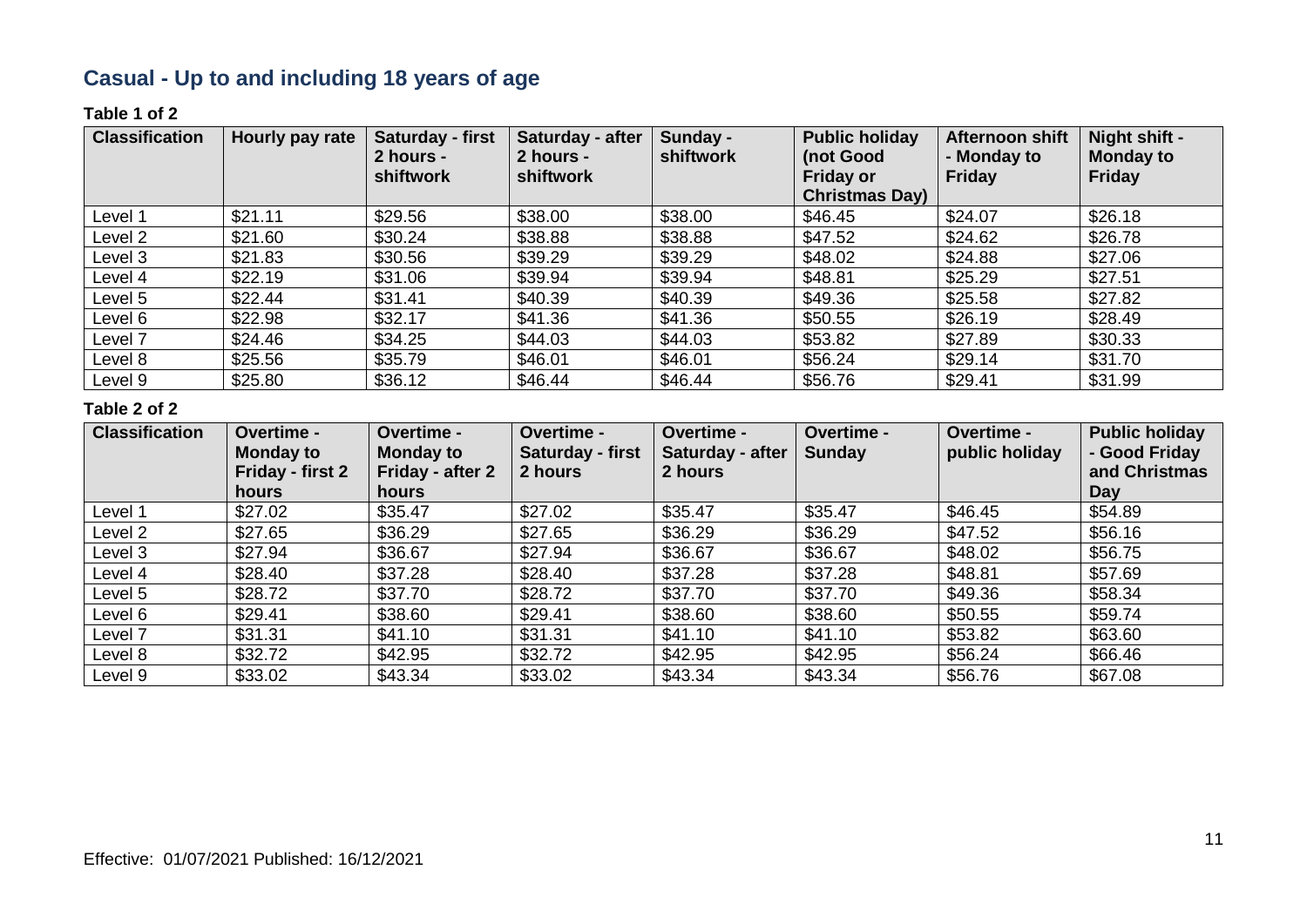# **Casual - 19 years of age**

### **Table 1 of 2**

| <b>Classification</b> | Hourly pay rate | Saturday - first<br>2 hours -<br>shiftwork | Saturday - after<br>2 hours -<br>shiftwork | Sunday -<br>shiftwork | <b>Public holiday</b><br>(not Good<br><b>Friday or</b><br><b>Christmas Day)</b> | Afternoon shift<br>- Monday to<br><b>Friday</b> | Night shift -<br><b>Monday to</b><br><b>Friday</b> |
|-----------------------|-----------------|--------------------------------------------|--------------------------------------------|-----------------------|---------------------------------------------------------------------------------|-------------------------------------------------|----------------------------------------------------|
| Level 1               | \$24.13         | \$33.78                                    | \$43.43                                    | \$43.43               | \$53.08                                                                         | \$27.50                                         | \$29.92                                            |
| Level 2               | \$24.68         | \$34.55                                    | \$44.42                                    | \$44.42               | \$54.29                                                                         | \$28.13                                         | \$30.60                                            |
| Level 3               | \$24.94         | \$34.91                                    | \$44.89                                    | \$44.89               | \$54.86                                                                         | \$28.43                                         | \$30.92                                            |
| Level 4               | \$25.36         | \$35.51                                    | \$45.65                                    | \$45.65               | \$55.80                                                                         | \$28.91                                         | \$31.45                                            |
| Level 5               | \$25.64         | \$35.89                                    | \$46.15                                    | \$46.15               | \$56.40                                                                         | \$29.23                                         | \$31.79                                            |
| Level 6               | \$26.25         | \$36.75                                    | \$47.25                                    | \$47.25               | \$57.75                                                                         | \$29.93                                         | \$32.55                                            |
| Level 7               | \$27.96         | \$39.15                                    | \$50.33                                    | \$50.33               | \$61.52                                                                         | \$31.88                                         | \$34.67                                            |
| Level 8               | \$29.23         | \$40.92                                    | \$52.61                                    | \$52.61               | \$64.30                                                                         | \$33.32                                         | \$36.24                                            |
| Level 9               | \$29.48         | \$41.27                                    | \$53.06                                    | \$53.06               | \$64.85                                                                         | \$33.60                                         | \$36.55                                            |

| <b>Classification</b> | <b>Overtime -</b><br><b>Monday to</b> | Overtime -<br><b>Monday to</b>   | Overtime -<br>Saturday - first | <b>Overtime -</b><br>Saturday - after | <b>Overtime -</b><br><b>Sunday</b> | Overtime -<br>public holiday | <b>Public holiday</b><br>- Good Friday |
|-----------------------|---------------------------------------|----------------------------------|--------------------------------|---------------------------------------|------------------------------------|------------------------------|----------------------------------------|
|                       | Friday - first 2<br><b>hours</b>      | Friday - after 2<br><b>hours</b> | 2 hours                        | 2 hours                               |                                    |                              | and Christmas<br>Day                   |
| Level 1               | \$30.88                               | \$40.53                          | \$30.88                        | \$40.53                               | \$40.53                            | \$53.08                      | \$62.73                                |
| Level 2               | \$31.58                               | \$41.45                          | \$31.58                        | \$41.45                               | \$41.45                            | \$54.29                      | \$64.16                                |
| Level 3               | \$31.92                               | \$41.90                          | \$31.92                        | \$41.90                               | \$41.90                            | \$54.86                      | \$64.84                                |
| Level 4               | \$32.46                               | \$42.61                          | \$32.46                        | \$42.61                               | \$42.61                            | \$55.80                      | \$65.94                                |
| Level 5               | \$32.82                               | \$43.07                          | \$32.82                        | \$43.07                               | \$43.07                            | \$56.40                      | \$66.66                                |
| Level 6               | \$33.60                               | \$44.10                          | \$33.60                        | \$44.10                               | \$44.10                            | \$57.75                      | \$68.25                                |
| Level 7               | \$35.79                               | \$46.98                          | \$35.79                        | \$46.98                               | \$46.98                            | \$61.52                      | \$72.70                                |
| Level 8               | \$37.41                               | \$49.10                          | \$37.41                        | \$49.10                               | \$49.10                            | \$64.30                      | \$75.99                                |
| Level 9               | \$37.73                               | \$49.52                          | \$37.73                        | \$49.52                               | \$49.52                            | \$64.85                      | \$76.64                                |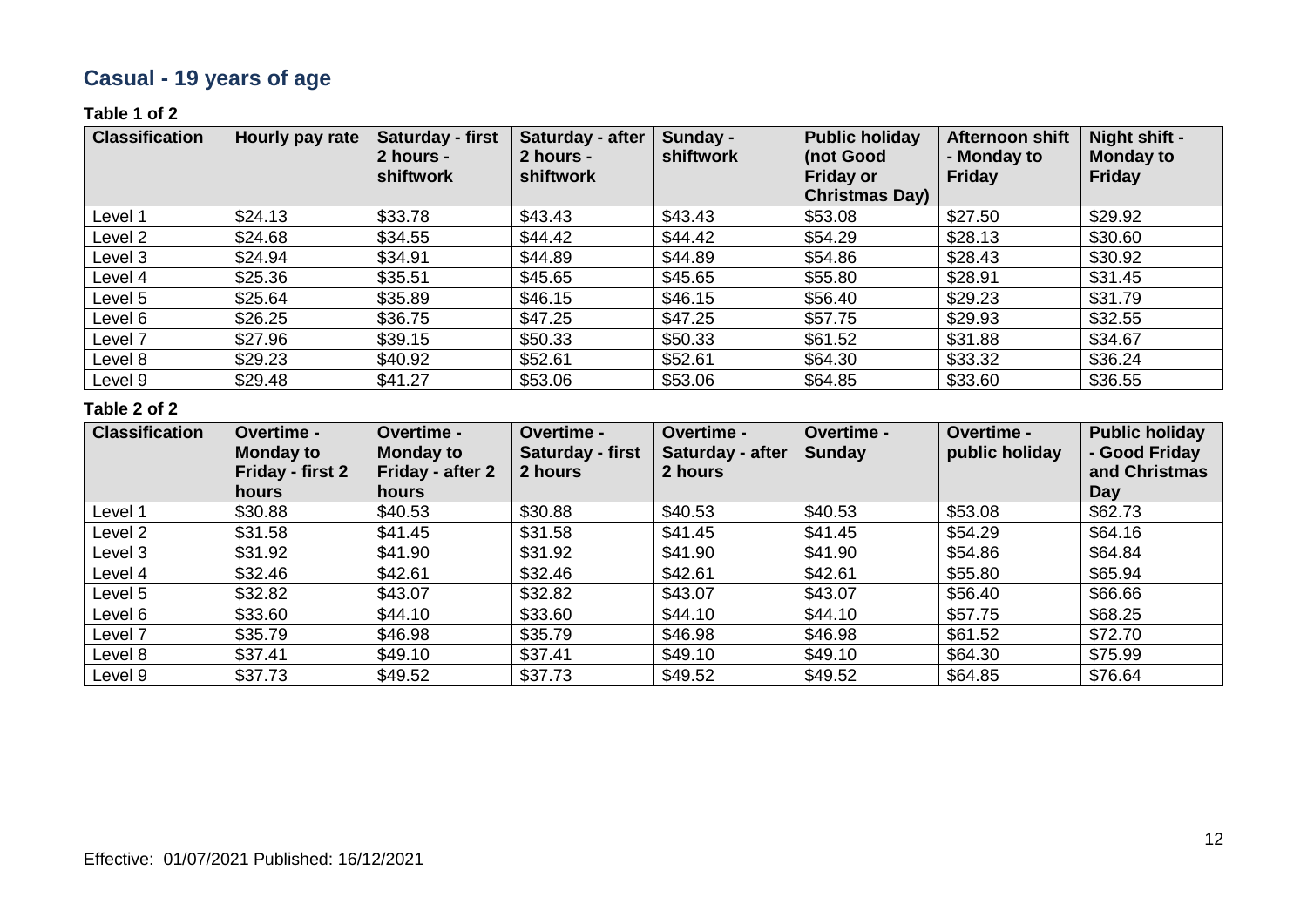# **Casual - 20 years of age**

#### **Table 1 of 2**

| <b>Classification</b> | Hourly pay<br>rate | Saturday -<br>first 2 hours -<br>shiftwork | Saturday -<br>after 2 hours -<br><b>shiftwork</b> | Sunday -<br>shiftwork | <b>Public holiday</b><br>(not Good<br><b>Friday or</b><br><b>Christmas</b><br>Day) | <b>Afternoon</b><br>shift - Monday<br>to Friday | Night shift -<br><b>Monday to</b><br><b>Friday</b> |
|-----------------------|--------------------|--------------------------------------------|---------------------------------------------------|-----------------------|------------------------------------------------------------------------------------|-------------------------------------------------|----------------------------------------------------|
| Level 1               | \$30.16            | \$42.23                                    | \$54.29                                           | \$54.29               | \$66.36                                                                            | \$34.39                                         | \$37.40                                            |
| Level 2               | \$30.85            | \$43.19                                    | \$55.53                                           | \$55.53               | \$67.87                                                                            | \$35.17                                         | \$38.25                                            |
| Level 3               | \$31.18            | \$43.65                                    | \$56.12                                           | \$56.12               | \$68.59                                                                            | \$35.54                                         | \$38.66                                            |
| Level 4               | \$31.70            | \$44.38                                    | \$57.06                                           | \$57.06               | \$69.74                                                                            | \$36.14                                         | \$39.31                                            |
| Level 5               | \$32.05            | \$44.87                                    | \$57.69                                           | \$57.69               | \$70.51                                                                            | \$36.54                                         | \$39.74                                            |
| Level 6               | \$32.81            | \$45.94                                    | \$59.06                                           | \$59.06               | \$72.19                                                                            | \$37.41                                         | \$40.69                                            |
| Level 7               | \$34.95            | \$48.93                                    | \$62.91                                           | \$62.91               | \$76.89                                                                            | \$39.84                                         | \$43.34                                            |
| Level 8               | \$36.53            | \$51.14                                    | \$65.75                                           | \$65.75               | \$80.36                                                                            | \$41.64                                         | \$45.29                                            |
| Level 9               | \$36.85            | \$51.59                                    | \$66.33                                           | \$66.33               | \$81.07                                                                            | \$42.01                                         | \$45.69                                            |

| <b>Classification</b> | <b>Overtime -</b><br><b>Monday to</b><br>Friday - first 2<br>hours | Overtime -<br><b>Monday to</b><br>Friday - after 2<br>hours | <b>Overtime -</b><br>Saturday -<br>first 2 hours | Overtime -<br>Saturday -<br>after 2 hours | Overtime -<br><b>Sunday</b> | Overtime -<br>public<br>holiday | <b>Public</b><br>holiday -<br><b>Good Friday</b><br>and<br><b>Christmas</b><br>Day |
|-----------------------|--------------------------------------------------------------------|-------------------------------------------------------------|--------------------------------------------------|-------------------------------------------|-----------------------------|---------------------------------|------------------------------------------------------------------------------------|
| Level 1               | \$38.61                                                            | \$50.67                                                     | \$38.61                                          | \$50.67                                   | \$50.67                     | \$66.36                         | \$78.42                                                                            |
| Level 2               | \$39.49                                                            | \$51.83                                                     | \$39.49                                          | \$51.83                                   | \$51.83                     | \$67.87                         | \$80.21                                                                            |
| Level 3               | \$39.90                                                            | \$52.37                                                     | \$39.90                                          | \$52.37                                   | \$52.37                     | \$68.59                         | \$81.06                                                                            |
| Level 4               | \$40.58                                                            | \$53.26                                                     | \$40.58                                          | \$53.26                                   | \$53.26                     | \$69.74                         | \$82.42                                                                            |
| Level 5               | \$41.02                                                            | \$53.84                                                     | \$41.02                                          | \$53.84                                   | \$53.84                     | \$70.51                         | \$83.33                                                                            |
| Level 6               | \$42.00                                                            | \$55.13                                                     | \$42.00                                          | \$55.13                                   | \$55.13                     | \$72.19                         | \$85.31                                                                            |
| Level 7               | \$44.74                                                            | \$58.72                                                     | \$44.74                                          | \$58.72                                   | \$58.72                     | \$76.89                         | \$90.87                                                                            |
| Level 8               | \$46.75                                                            | \$61.36                                                     | \$46.75                                          | \$61.36                                   | \$61.36                     | \$80.36                         | \$94.97                                                                            |
| Level 9               | \$47.17                                                            | \$61.91                                                     | \$47.17                                          | \$61.91                                   | \$61.91                     | \$81.07                         | \$95.81                                                                            |